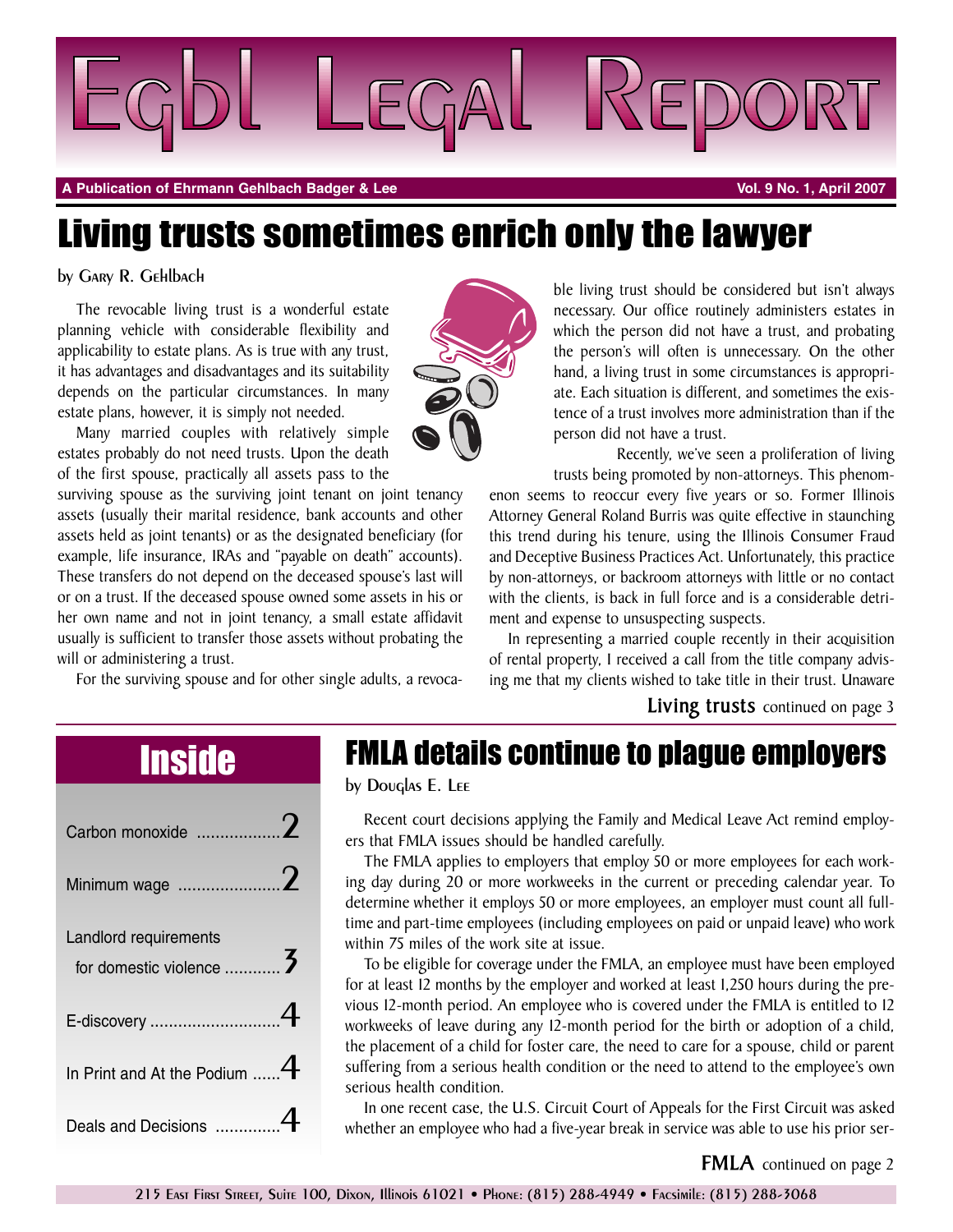## employee request FMLA leave.

The court held that the information provided by the employee was sufficient to notify the employer that the FMLA might apply. "An employee need not expressly mention the FMLA in his leave request or otherwise invoke any of its provisions," the court said. "The employee's notice obligation is satisfied so long as he provides information sufficient to show that he *likely* has an FMLA-qualifying condition. . . . Once an employee informs his employer of his probable need for medical leave, the

# minimum wago morodoos carbon monoxide detectors required in all homes

by Megan G. Heeg

As of Jan. 1, 2007, Illinois' Carbon Monoxide Alarm Detector Act requires all homeowners and owners of buildings containing a "dwelling unit" to equip the home and/or building with carbon monoxide alarms. In most cases, this will require owners to install operating carbon monoxide alarm detectors within 15 feet of every room used for sleeping purposes.

The Act imposes additional requirements on residential landlords. Every residential landlord must provide each tenant with written information regarding alarm testing and maintenance and, at the time the tenant takes possession, ensure that the alarm's batteries are in operating condition. Thereafter, the tenant must test and maintain the alarm, replace batteries as required and provide the owner with written notice of any deficiency the tenant cannot correct.

To be approved under the Act, a carbon monoxide alarm:

- must be battery powered, electrical with a battery backup or wired into the unit's AC power line with secondary battery backup;
- must comply with regulations of the Illinois State Fire Marshal, bear the label of a nationally recognized testing laboratory and comply with the most recent standards of the Underwriters Laboratories or the Canadian Standard Association and
- can be combined with a smoke detector, provided the combined alarm meets all applicable rules and regulations and that the combined unit emits an alarm that clearly identifies which hazard is involved.

Willful failure to install or maintain an alarm is a Class B misdemeanor, and tampering with the alarm (including removing the batteries from an installed alarm, other than for maintenance or replacement) is a Class A misdemeanor for the first conviction and a Class 4 felony for a second or subsequent conviction.

FMLA imposes a duty on the employer to conduct further investigation and inquiry to determine whether the proposed leave in fact qualifies as FMLA leave."

Employers covered by the FMLA accordingly should monitor closely all requests for medical leave and all medically related absences. As the FMLA currently is interpreted, employers make and rely on eligibility assumptions at their peril.

vice in determining whether he had been employed by the employer for at least 12 months. The court, focusing on Department of Labor regulations that allow employees to use nonconsecutive months to satisfy the 12-month threshold, held the length of the break in service was irrelevant. The court therefore said the employee – who had been fired after missing 13 days of work – could proceed with his lawsuit against his for-

Minimum wage increases

Increases in the minimum wage are likely to affect most

Beginning July 1, 2007, the minimum hourly wage for most employees will increase from \$6.50 to \$7.50. That wage will increase to \$7.75 on July 1, 2008, to \$8.00 on July 1, 2009, and

A few exceptions to the new minimum wage requirements exist. Starting July 1, 2007, for example, an employer may pay a new employee \$0.50 less than the regular minimum wage during the first 90 consecutive calendar days of the employee's employment. The minimum wage for employees younger than 18 years of age also is \$0.50 less than the regular minimum wage. The minimum hourly wage for tipped employees also will increase on July 1, 2007. Currently \$3.90, the wage increases to \$4.50 on July 1, 2007, \$4.65 on July 1, 2008, \$4.80 on July 1, 2009, and \$4.95 on July 1, 2010. The minimum hourly wage for tipped employees who are younger than 18 years of age is \$0.30 less than the minimum wage for other tipped employees.

In another case, the U.S. Circuit Court of Appeals for the Seventh Circuit reinstated a former employee's lawsuit against an employer that had claimed the employee had failed to give adequate notice of his serious health condition. In this case, the employee sporadically supplied his employer with information that the employee was seeing a doctor, that he was not feeling well and that he had had a biopsy. At no time, however, did the

by Douglas E. Lee

Illinois employers.

to \$8.25 on July 1, 2010.

FMLA . . .

mer employer.

Continued from page 1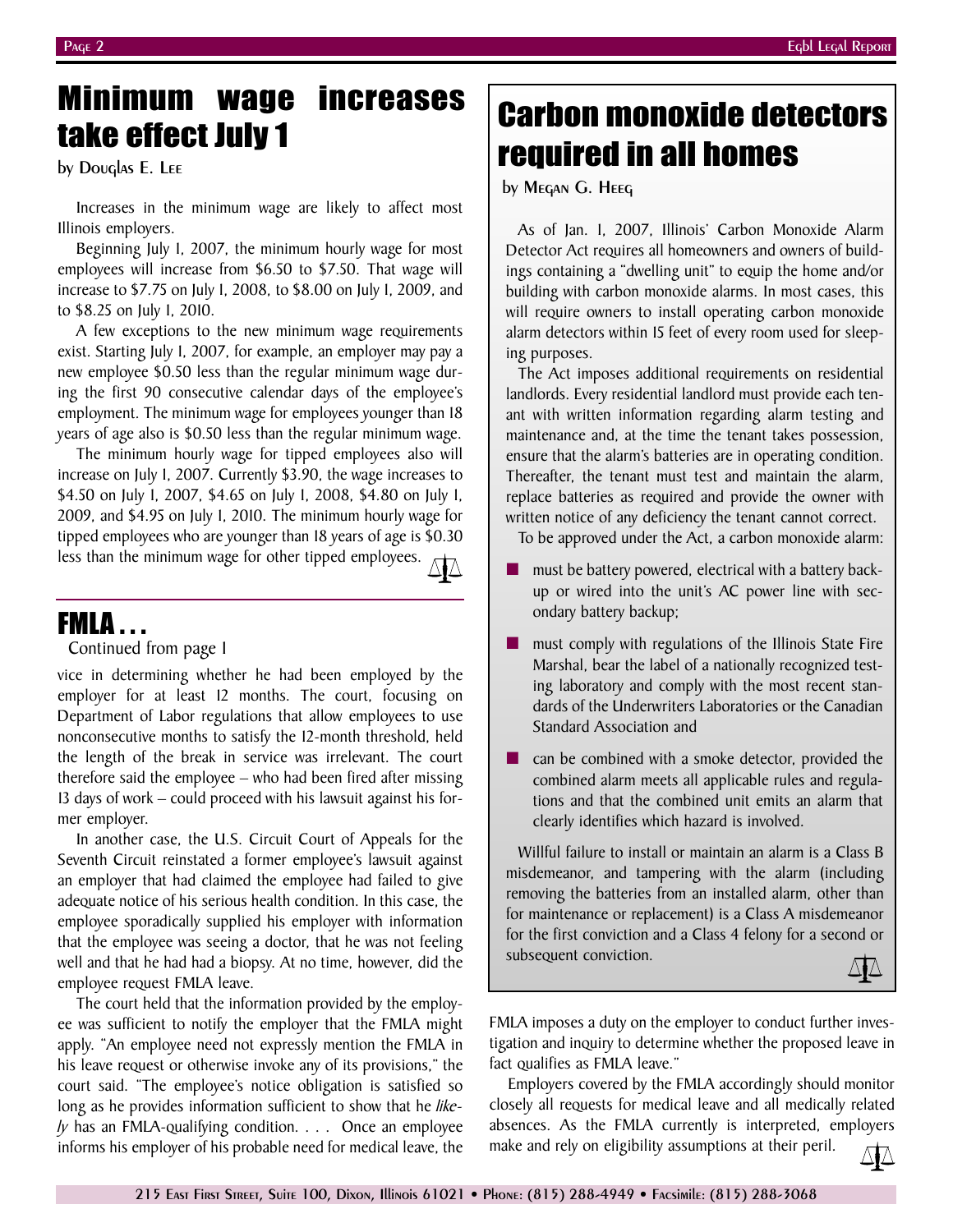## Legislation requires landlords to protect domestic violence victims

### by Megan G. Heeg

Through the Safe Homes Act, the Illinois General Assembly has enlisted residential landlords in the effort to protect victims of domestic violence.

Under the Act, which became effective Jan. 1, 2007, a landlord can be brought into the middle of a family dispute in two ways. First, a landlord in some circumstances must allow a tenant to terminate a lease without liability for rent. Second, a landlord can be required to change a tenant's locks. In both instances, however, the legislature attempted to clearly define the responsibilities of the landlord and the tenant.

A tenant can terminate a lease without liability for future rent, for example, only if:

- the tenant or a member of the tenant's household was under a "credible imminent threat" of domestic or sexual violence at the property and the tenant gave written notice to the landlord prior to or within three days of vacating the property that the tenant was vacating the property because of the threat or
- the tenant or a member of the tenant's household was a victim of sexual violence on the property and the tenant gave written notice to the landlord prior to or within three days of vacating the property that the tenant was vacating the property because of the sexual violence.

A tenant seeking to terminate a lease because of sexual violence must provide the landlord with medical, court or police evidence of the violence or a statement from a victim services or rape crisis organization. Moreover, the tenant must provide the date of the violence, which must be within 60 days of giving the

landlord notice unless the tenant could not have reasonably given notice sooner because of reasons related to the violence, such as hospitalization or seeking assistance for shelter or counseling.

Similarly, a landlord can be required to change a tenant's locks upon the tenant's request if the tenant reasonably believes that a member of the tenant's household is under a credible imminent threat of domestic or sexual violence at the property from a non-tenant. With this request, the tenant must provide medical, court or police evidence of domestic or sexual violence or a statement from a victim services, domestic violence or rape crisis organization.

Upon receipt of a lock change request and the supporting evidence, a landlord must within 48 hours change the locks or give the tenant permission to change the locks. Although the landlord may charge a fee for changing the lock, the fee may not exceed the reasonable price customarily charged for such service. If the landlord fails to take action within 48 hours, the tenant may change the locks without the landlord's permission, provided the tenant do so in a "workmanlike manner with locks of similar or better quality than the original lock." If a tenant changes the locks, he or she must give the landlord the new key within 48 hours of the locks being changed.

Although few tenants are the subject of domestic violence, landlords must be cognizant of the duties and rights imposed under the Act so that the landlord can quickly respond to lock change requests and identify tenants who have a defense to a lawsuit for rent due after the tenant has vacated the

property.



## Living trusts . . .

Continued from page 1

that my clients had a trust, I called the husband. He informed me that several months ago he and his wife had attended a living trust seminar at a local restaurant where they were feted with a free lunch (the proverbial free lunch, as it turns out). The presenters admonished the attendees not to involve their attorneys, who, the attendees were warned, would try to talk them out of the need for a trust or charge them too much.

My clients, who owned their relatively few assets in joint tenancy with each other or with beneficiary designations in favor of each other, were then informed that a living trust for the two of them would cost "only" \$3,000. This may have seemed a bit steep until the presenters warned them

that most attorneys would charge \$6,000- 7,000 for this service. The attendees were even given the names of two attorneys to call to verify the "normal" \$6,000-7,000 charge. My client later called the two numbers given, one apparently to a Chicago attorney and the other to a Springfield attorney. Not surprisingly, the Chicago attorney quoted my client a fee of \$7,000, while the Springfield attorney quoted a fee of \$6,000.

The \$3,000 fee quoted is substantially higher than the cost of most legitimate estate plans prepared by competent estate planning attorneys. Attorneys to whom I have mentioned this story have commented that this fee is outrageous. The company promoting this scheme, however, claimed the fee will cover future service. This is still an outrageous fee, and I highly doubt this company will be available when future service is needed.

Because my clients had only retained me to represent them in a purchase of a residence and not for any estate planning, they were not receptive to my suggestion that (i) the fees they had paid were exorbitant (no estate tax planning was needed and, to the best of my knowledge, no unusual circumstances were present) and (ii) a joint trust, or even separate trusts, may not have been appropriate for them.

While I would like to have pursued the purveyors of this scam, my clients were unwilling to share any further details with me. Clearly they had been warned not to trust local attorneys, who purportedly would not understand the nature of trusts.